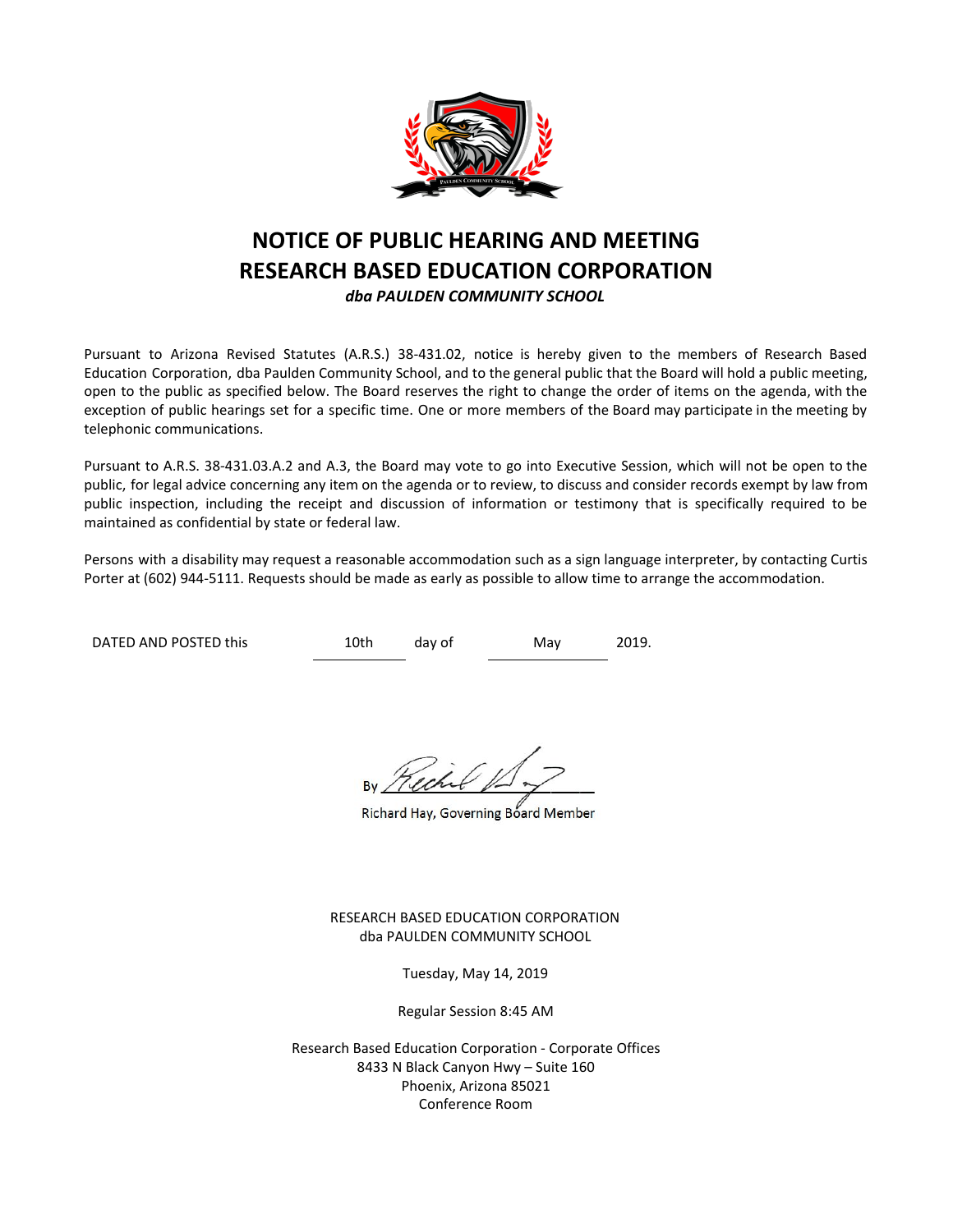

## **NOTICE OF PUBLIC REGULAR SESSION**

# **AGENDA**

## **Tuesday, May 14, 2019**

### **1. Call to Order**

*The President will call the meeting to order.*

### **2. Adoption of Agenda**

*The Board will now approve the formal agenda.*

#### **3. Audience of Citizens**

*At this time, the President of the Board will ask members of the audience if they would like to speak regarding any issue before the Board. No formal action may be taken on any issue unless the item appears on the Agenda. Members of the public wishing to comment on an agenda item may do so at the time the item appears on the agenda. Items not on the agenda may be addressed during the "Audience of Citizens". The Board may respond to criticism, ask that staff review a matter, or place an item on future agenda.*

#### **4. Executive Session**

*A.R.S. § 38-431.03 permits an executive session or closed meeting to be held for discussion and consideration of any of seven particular subjects. A majority of the members of the Governing Board must vote to convene an executive session during a public meeting held prior to the executive session. The general public is properly excluded from such a session. Only those individuals necessary to the conduct of such a meeting may be present. All matters discussed in an executive session must be kept confidential by those attending. No vote may be taken during an executive session. Any final action on an item discussed in an executive session must be taken during a public meeting. A.R.S. § 38-431.03.*

*The purposes for which an executive session discussion may be held are the following:*

- A. *Personnel matters involving a specific individual.*
- B. *Confidential records.*
- C. *Student discipline matters.*
- D. *Legal advice provided by the public body's attorney.*
- E. *Discussion of pending or contemplated litigation with the public body's attorney.*